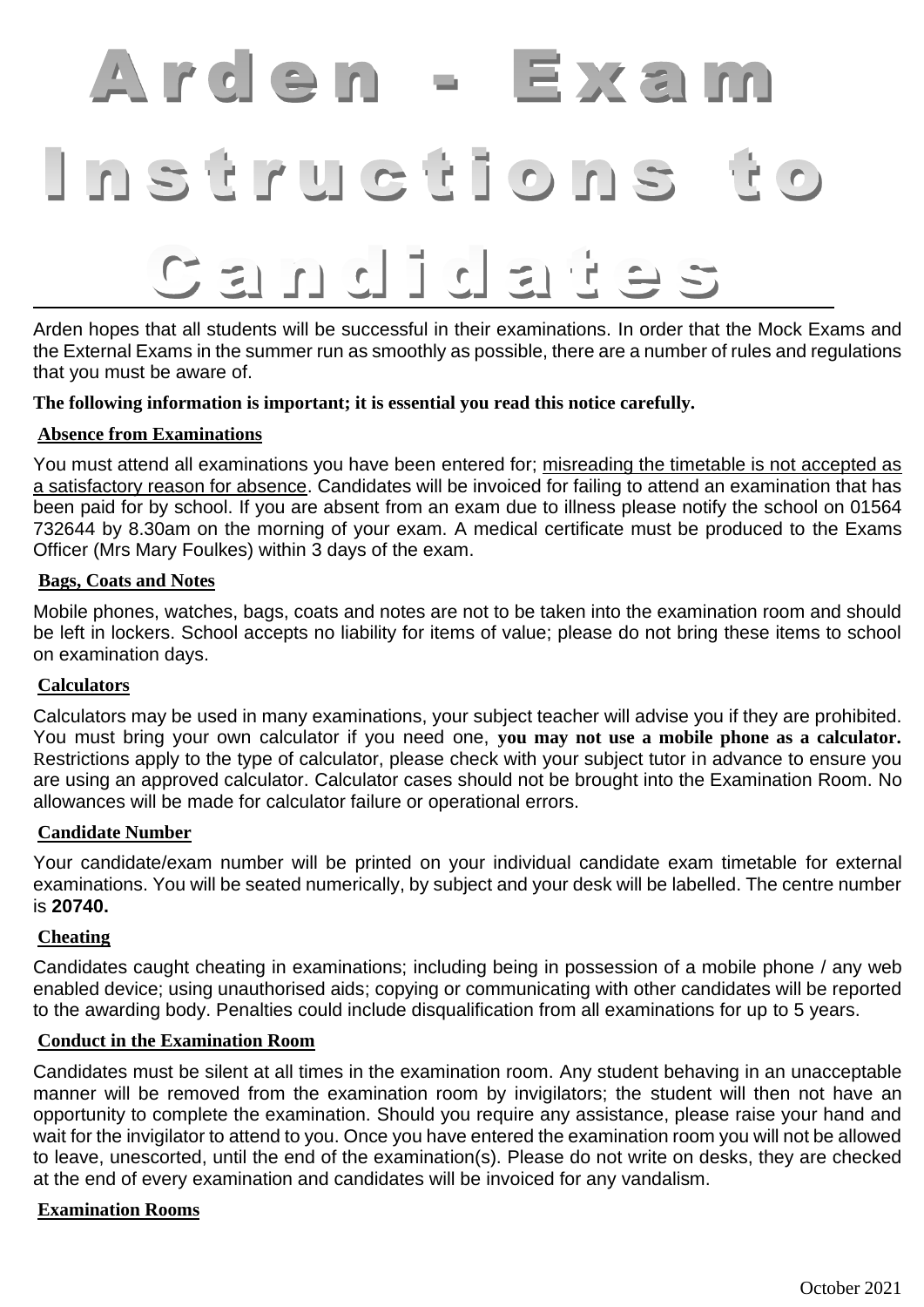The exams will normally be in the Sports Hall unless you have been told otherwise. Please be ready outside the room at least 15 minutes before the start of your examination, you may be refused entry to the examination 30 minutes after the published start time.

# **Dictionaries**

Dictionaries may not be used unless they are specifically permitted by the subject specification or unless the awarding bodies have approved special arrangements.

# **Drinks**

You may only bring **water in a clear, colourless, unlabelled bottle**. No other food or drink is allowed.

# **End of the Examination**

Absolute silence must be maintained until you are clear of the examination room as other examinations may continue after yours finishes. No examination stationery is to be removed by any candidate for any purpose.

# **Equipment**

Candidates must provide all their own equipment and must not borrow equipment from other candidates. **Black biros / ink pens are to be used in all examinations** and many require an HB pencil for diagrams etc. All rough work must be done in the answer booklet and neatly crossed out, correcting pens are not allowed. Highlighters must not be used in an answer book.

# **Regulations**

It is the candidate's responsibility to familiarise themselves with the JCQ and awarding bodies regulations 'Information for Candidates' regarding written exams and also Non-Exam Assessments (NEAs). Copies of the regulations relating to written exams and NEAs are posted on the Exams notice board and on the school website. Further copies are available from the Exams Officer.

# **Mobile Phones, and Electronic Equipment**

Mobiles phones, any web enabled devices or other electronic means of communication are **not allowed into the examination room**. The awarding bodies forbid you from bringing them into an examination or quarantine room, either before or after an examination. If you are found in possession of a mobile phone or similar digital device (even if it has been turned off) during an examination you will be reported to the awarding body. All awarding bodies have advised schools that any candidate reported will face disqualification from the subject concerned and there can be no exception to this.

# **Prohibited Material**

The items that must not be brought into an examination room include

- potential technological/web enabled sources of information such as: iPods; mobile phones; MP3/4 players or similar devices; • any device which has stored data • and new for 2021 • watches whether or not they are smart watches
- Pencil Cases unless transparent
- Calculator cases and instructions
- Books / notes unless set texts for specific examinations
- Bags

# **Results**

GCSE results are published on **Thursday 25th August 2022**.

# **Results Enquiries**

**Priority enquiries about results and priority script requests** must be submitted to the Exams Officer within a week of the exam results. All other script requests and non-priority results enquiries must be submitted before Friday 23<sup>rd</sup> September 2022.

# **Special Consideration**